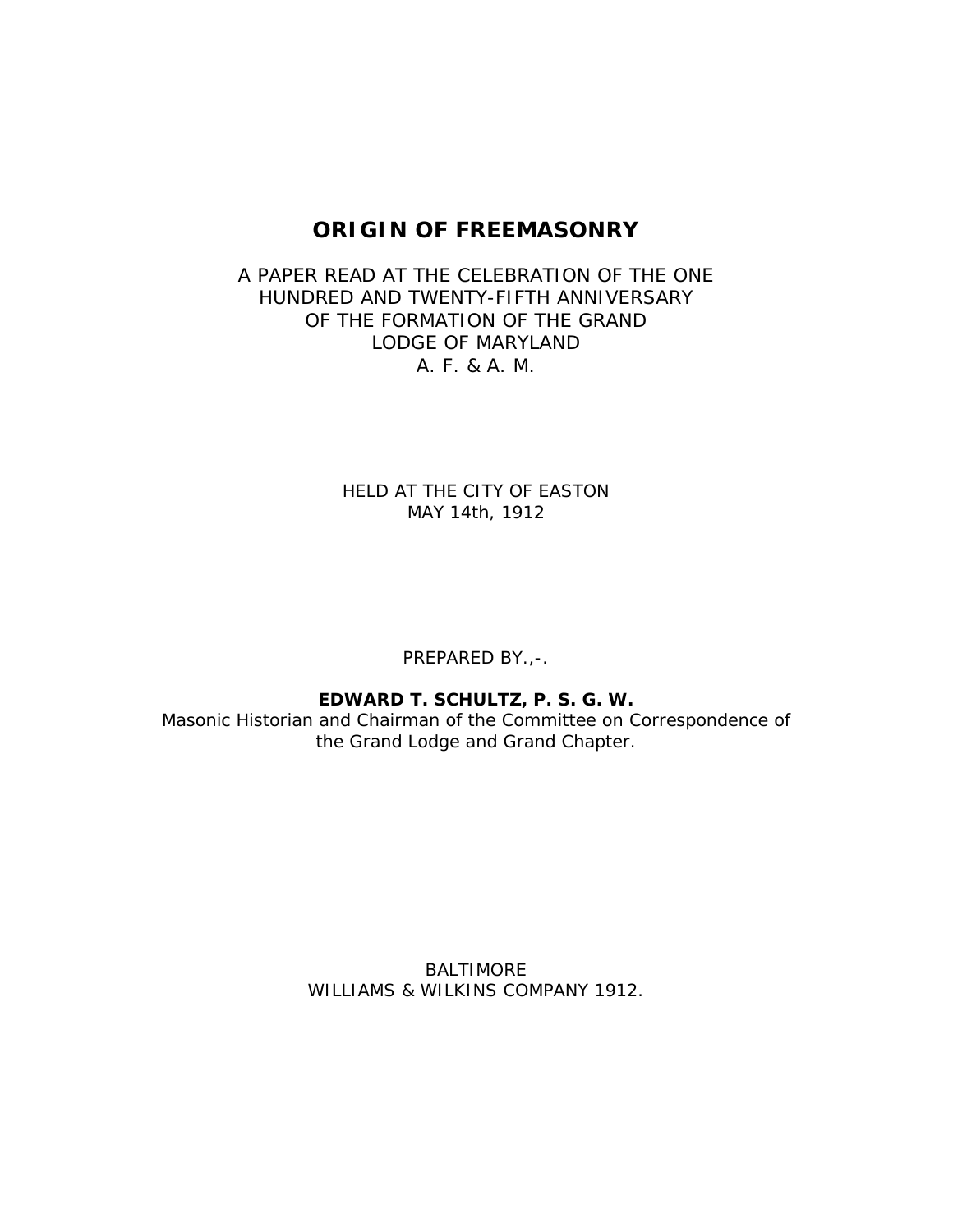## GEN. THOMAS J. SHRYOCK,

### *Grand Master of Masons in Maryland,*

*Most Worshipful and Dear Brother:*-I was much pleased when I learned that you had determined to hold the Semi-Annual Communication of the Grand Lodge at Easton, where 125 years ago, or to speak more correctly 129 years ago, our Grand Lodge was organized.

As you are aware our Grand Lodge was fully organized July 31, 1783, as the original records in our archives fully attest. In the paper which I had the honor to submit to the Grand Lodge at the re-dedication of our Temple ("Homes of the Grand Lodge") I stated that "The 1783 organization was in every respect regular and legal and would have been so considered by other Grand Lodges." It is a well known and universally recognized principle of Masonry that any Grand Lodge, wheresoever located, may organize Lodges in any country, state or territory where there is no Grand Lodge, that whenever a majority of the Lodges thus organized (provided there be no less than five) may establish a Grand Lodge without asking the consent of anybody, it was under this well known principle that the representatives of five Lodges on the Eastern Shore of Maryland assembled in convention at Talbot Court House July 31st 1783 and resolved to form a Grand Lodge independent of the Grand Lodge at Philadelphia and accordingly regularly elected and installed grand officers, but the Brethren believing that the consent of the Grand Lodge of Pennsylvania was necessary and that Grand body being adverse to the formation of such a Grand Lodge suffered it to fall into abeyance, (it did not become extinct,) until April 17th 1787 when Representatives re-assembled and re-elected and re-installed Grand Officers.

I am clearly and distinctly of the opinion that the Grand Lodge of Maryland may date its organization from July 31st 1783, and that it has the distinction of being *The Third Oldest Independent Grand Lodge in America.* The Grand Lodge of Massachusetts being the first, (March 8th, 1777,) and Virginia being the second (May, 1777) to throw off their allegiance to the Grand Lodge of England.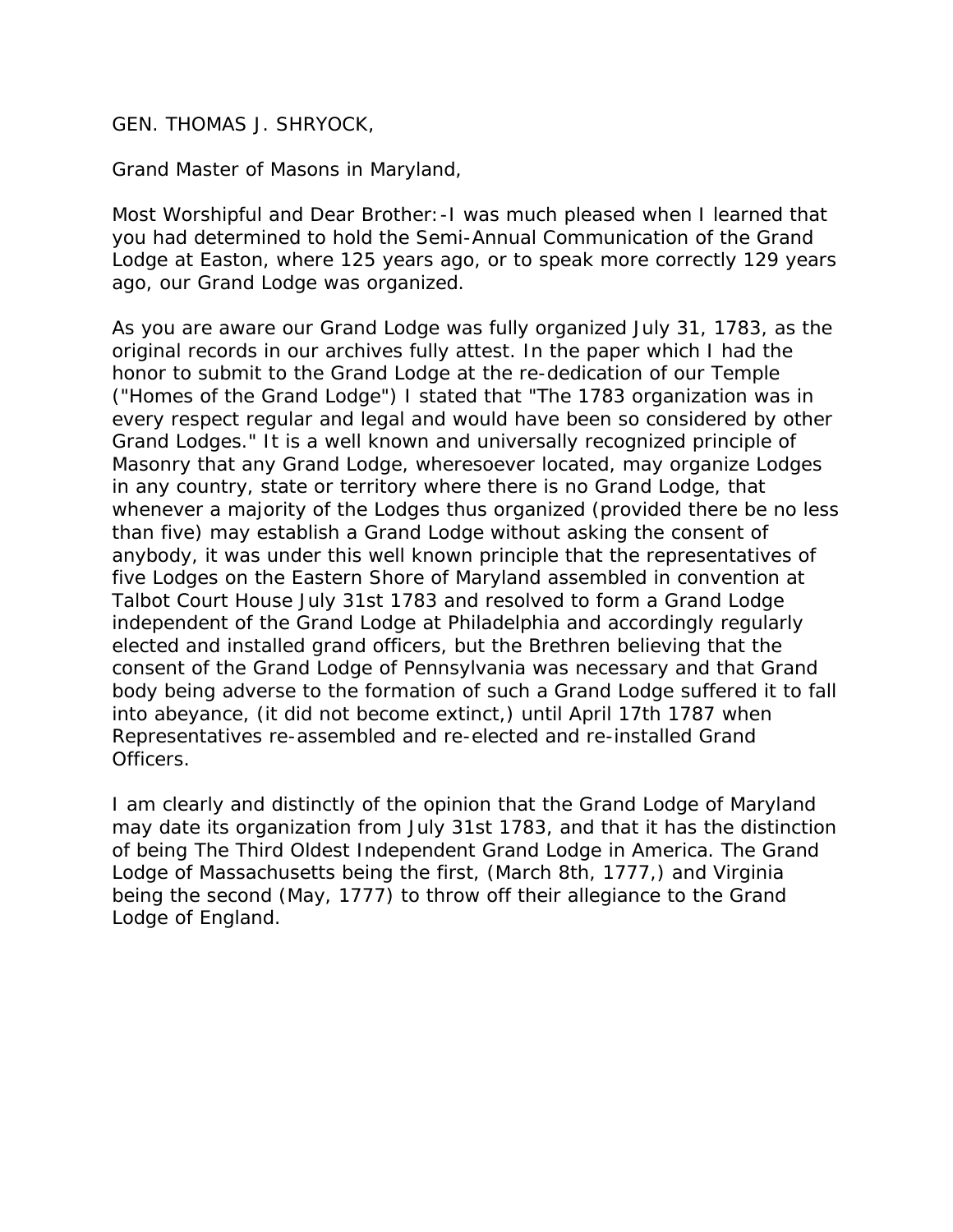In my darkened condition I spend much time in re-calling my early reading and studies of Masonry. For some months past my musings have dwelt upon the origin of Freemasonry, upon which subject I perhaps have some peculiar views. I mentioned these to some three or four brethren who have called to see me from time to time, and they urged me to commit my reflections to paper. I finally consented to do so and herewith submit the same to your inspection to make such disposition of it as you may think proper. On the occasion of the proposed celebration I feel more keenly than I do at other times my loss of sight; it would give me the greatest pleasure could I be present with you and visit the old market-house and stand in the loft where probably our Grand Lodge was formed; at least it is known that some of its earlier meetings were held there.

With Fraternal Greetings of probably the oldest Mason in Maryland to you and my Masonic Brethren, I remain,

> Yours fraternally, E. T. SCHULTZ.

BALTIMORE, MD., May 6, 1912.

MR. E. T. SCHULTZ, 1740 Park Avenue,

*My Dear Brother Schultz:* Yours to hand and contents noted, as also, the copy of the paper, which you have written on the Origin of Masonry. I have read it very carefully and have been very much interested in it and am glad we are going to have an opportunity to publish it.

> With kindest regards, Very truly and fraternally yours, THOS. J. SHRYOCK.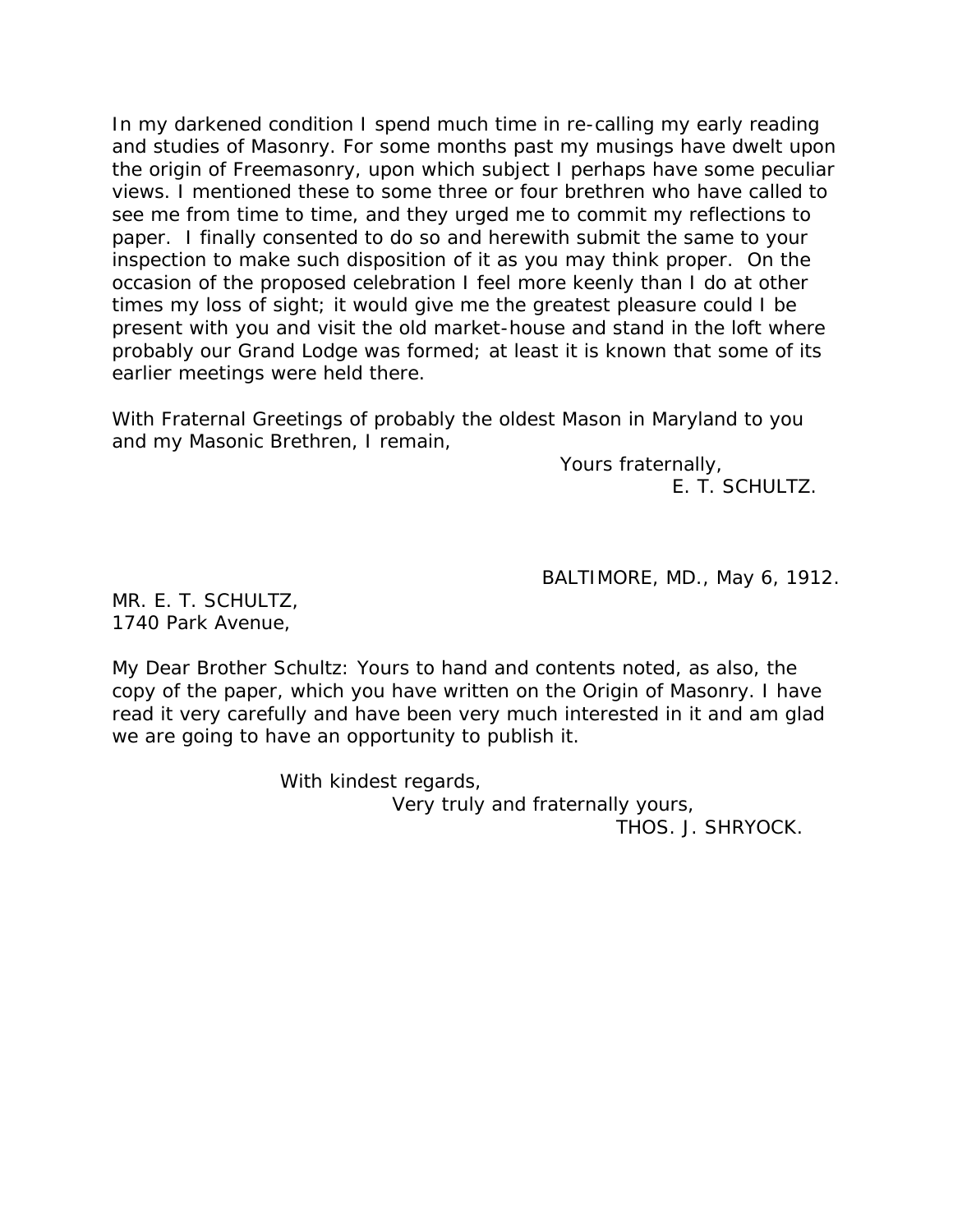# **ORIGIN OF FREEMASONRY**

**R** 

#### **EDWARD T. SCHULTZ**

*Past Senior Grand Warden and Masonic Historian of Maryland*

Whence came Freemasonry? Masons and non-Masons alike agree that it is of great antiquity, but where and when did it originate? Everything mundane has a beginning, when then was Masonry's beginning?

The young student of Masonry or the credulous brother may say, "why, these questions were fully answered in a history of our Fraternity written nearly two hundred years ago." Yes, that is true.

On St. John the Baptist's Day, June 24, 1717, an assemblage of Masons was held at the "Goose and Gridiron" tavern in the city of London, in compliance with a resolution adopted by the four old Lodges of London and some other old brethren, to revive Masonry which had fallen into great disorder, to revive the quarterly communications of the officers of Lodges, to hold an annual assemblage and feast and to choose a Grand Master among themselves. A number of adjourned meetings followed, when the ancient charges and regulations were formulated and adopted and thus was organized the Grand Lodge of England, the premier Grand Lodge of the world. A learned Brother, Rev. James Anderson, D.D., a Scotch Presbyterian Minister, was appointed to write a history of the Fraternity from the earliest times.

This he did in his Book of Constitutions, which was published in 1723, embodying the proceedings of the various conventions, ancient charges and regulations.

In this history, Masonry is made co-eval with the creation of the world and throughout geometry and Masonry are treated synonymously. Adam and his sons, Cain and Seth, Noah and his three sons, Japhet, Shem and Ham, as well as Abraham and all the patriarchs, Moses and other prominent. personages mentioned in the Bible down to the time of Solomon, are all styled Grand Masters.

Unfortunately, much of this history is regarded as entirely too fabulous in character to be accepted as veritable history. That Anderson did not invent this history or manufacture it from whole cloth is evidenced by the fact that since his time many ancient writings have been brought to light from which it is manifest that the earliest part, at least, of Anderson's history was compiled from them.

There is in the city of London, a Lodge known as the Quatuor Coronati 2076; although it holds a regular charter from the Grand Lodge of England it does not confer any of the degrees, nor does it perform any of the usual functions of a Lodge. Its labors are wholly literary in character. The object of its formation was the collection and preservation of ancient writings and documents, old records, seals, inscriptions on monuments, etc.. Its active membership is limited to forty members, all of whom are learned men and zealous students of Freemasonry. There is attached to the Lodge what is known as the Correspondence Circle, which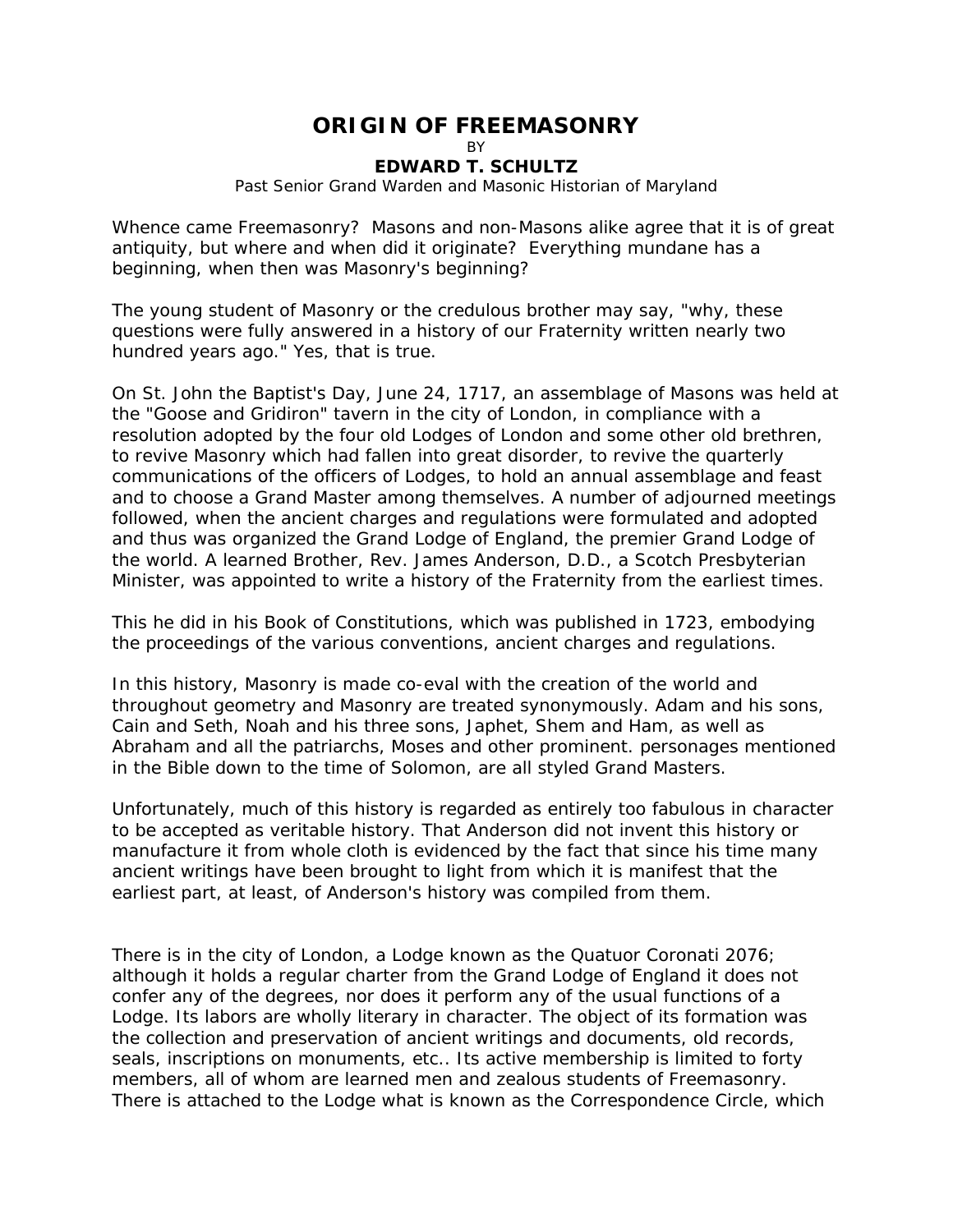is open to students and Master Masons wheresoever dispersed. Grand Master Shryock, Thomas Footer of Cumberland, and myself are, and have been since its organization thirty-five years ago, members of this Circle. Upon the payment of 10 shillings 6 pence we are entitled to all the publications of the Lodge which are issued from time to time.

By the efforts of the active members and others many ancient writings have been collected, among them between sixty and seventy old manuscripts, known as the old Constitutions of Masonry.

Members of the Lodge have been selected to examine these old documents and comment upon the same. In 1884, the first volume of reprints appeared and this was followed by a number of other volumes in which these commentaries, together with the facsimiles of these old writings, in the finest style of the photographer and printer's art, are given, but by many of these brethren they were treated more in the light of literary curios than as history.

I read these discussions as they appeared from time to time with great interest, about which time I found in the library of a friend of mine, whom I was visiting, a very old history of the United States, the name of the author and the date of the publication have slipped my mind. In his introduction the author, after narrating the tradition that America was visited by the Norsemen many years before the advent of Columbus, uses a phrase somewhat as follows: "Tradition does not invent, it may exaggerate." This made a deep impression upon my mind, and since then in the examination of old writings, I have endeavored to see if I could discover any motive for the writer's stating anything that was not true and then to see if there was anything in their statements that was unnatural or impossible to have occurred, and if it stood these tests I was not disposed to wholly reject it.

Martin Luther, the father of Protestantism, was a believer in the dogma of transsubstantiation, or rather he believed in con-substantiation, that is, the Spiritual presence of our Lord in the Eucharist, differing from the Romanist who believes in the real bodily presence; but he was vehemently opposed in this by some of his associates. It is said that upon one occasion, when about to preach upon this subject, he wrote on a placard in large letters "This is my body" and took it with him into the pulpit and placed it prominently before his eyes in order that he might not waiver from his belief.

Imitating the example of the Great Reformer, during my investigations of this subject I have placed prominently before my mind's eye the words I saw in the old history and in the thoughts that I now deliver I have held in view this motto "Tradition does not invent, it may exaggerate."

The earliest of these old manuscripts brought to light is what is known as the Halliwell, or as Brother Gould, I believe, has christened it, the Regius Poem. Unfortunately, it is not dated, but experts in the British Museum, as well as others, place the date of its writing at about A. D. 1390. It is not only the earliest, but the most voluminous, of these old Constitutions and the brethren of the Coronati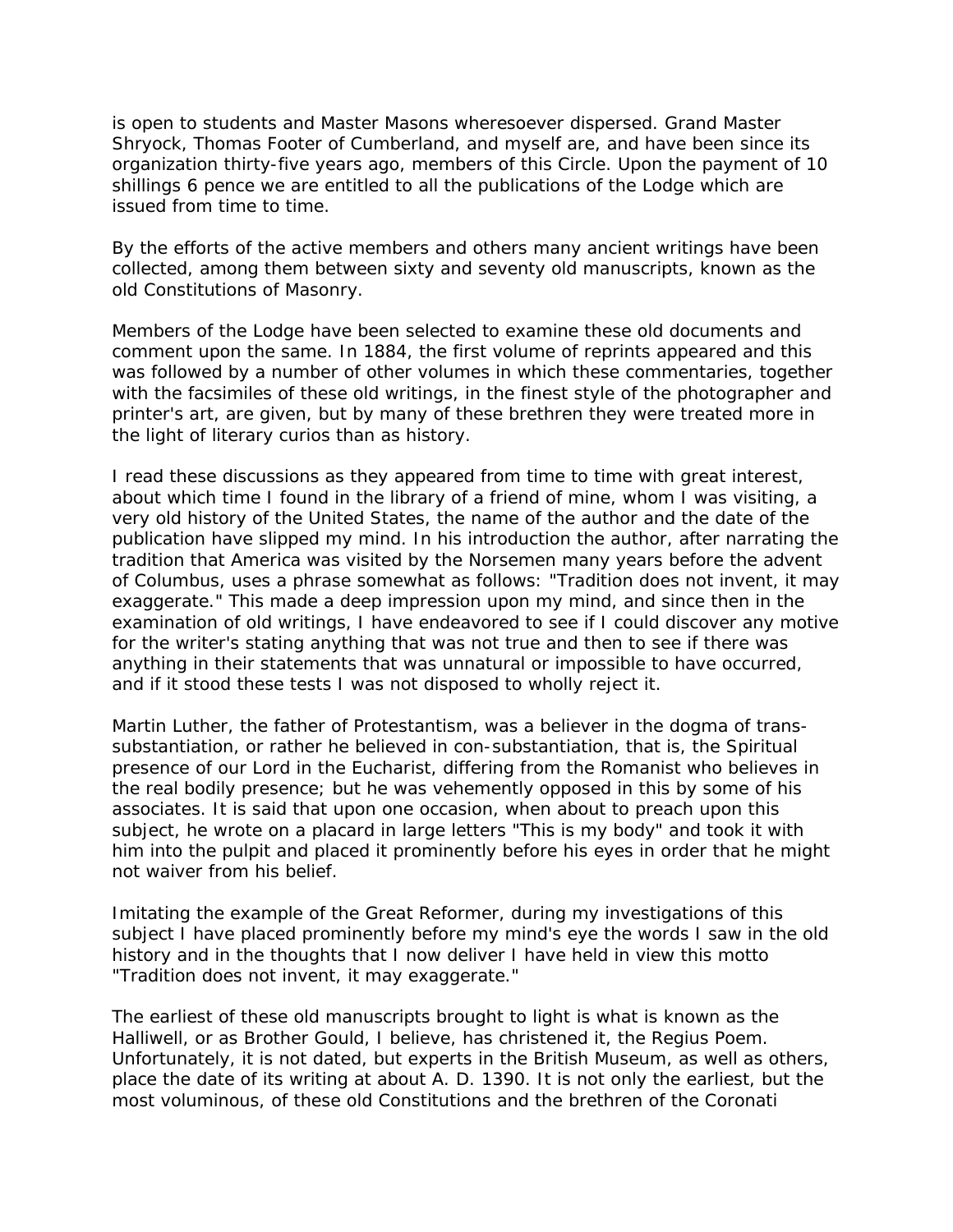believe that the most of the others were directly or indirectly copied from it, itself being a copy of a still earlier one.

The old poem commences in this wise:

"HERE BEGIN THE CONSTITUTIONS OF THE ART OF GEOMETRY ACCORDING TO EUCLID. Whoso will both well read and look, He may find writ in olden book, etc."

As this old poem is written in the quaint old English it is somewhat hard to read and understand. I have, therefore, made my excerpts from some of the other manuscripts, namely, the Matthew Cooke, Landsdowne, William Watson and the Leland, which are more easily understood.

All these old manuscripts are prefaced by the following, or a similar pious invocation, "The might of the Father of the Heavens the Wisdom of the Glorious Son and the goodness of the Holy Ghost three persons and one God be with us now and ever Amen." From this I think we have a right to infer that the writers of these early manuscripts were conscientious and God-fearing persons and, therefore, would not write any thing that they did not know, or at least believe, to be true. I have therefore incorporated this thought in my sermon.

The manuscripts then open with a dissertation on the seven liberal sciences; then follows an account of the discoveries and inventions of the children of Lamech as mentioned in the Bible, namely, "Gabell found the craft of Geometry; Tuball, Musick; Tubalican, the Smith Craft; the daughter found the craft of Webbing; as wherefore they wrought the Scyenees they had found in 2 Pillers of Stone that they might be found afterwards, and the one Stone was called Marble for that would not burne in the fire and the other Stone was called Latherne and that would not be drowned with water."

Mention is then made of the building of the Tower of Babel when "Nemroth who was a Mason himself sent sixty Masons to the King of Ninevey at the making of the City of Ninevey."

It then speaks of the visit of Abraham and his wife Sarah, to Egypt, where they taught the Egyptians the science of Geometry and "the worthy clerk Euclid was his pupil and learned of him, and he first gave it the name of Geometry; although it was practiced before that time it had not acquired the name of Geometry." "For in his time, the river of Egypt which is called the Nile so overflowed the land that no man could dwell therein. Then the worthy clerk Euclid taught them to make great walls and ditches to keep back the water, and by Geometry he measured the land and parcelled it out into sections and caused every man to enclose his own portion with walls and ditches;" etc.

 Euclid, the distinguished geometrician, was born about B. C. 400, nearly 1600 years after the time of Abraham. Brother Mackey referring to the anachronism which makes Euclid contemporary with Abraham says: "Interpreted as all Masonic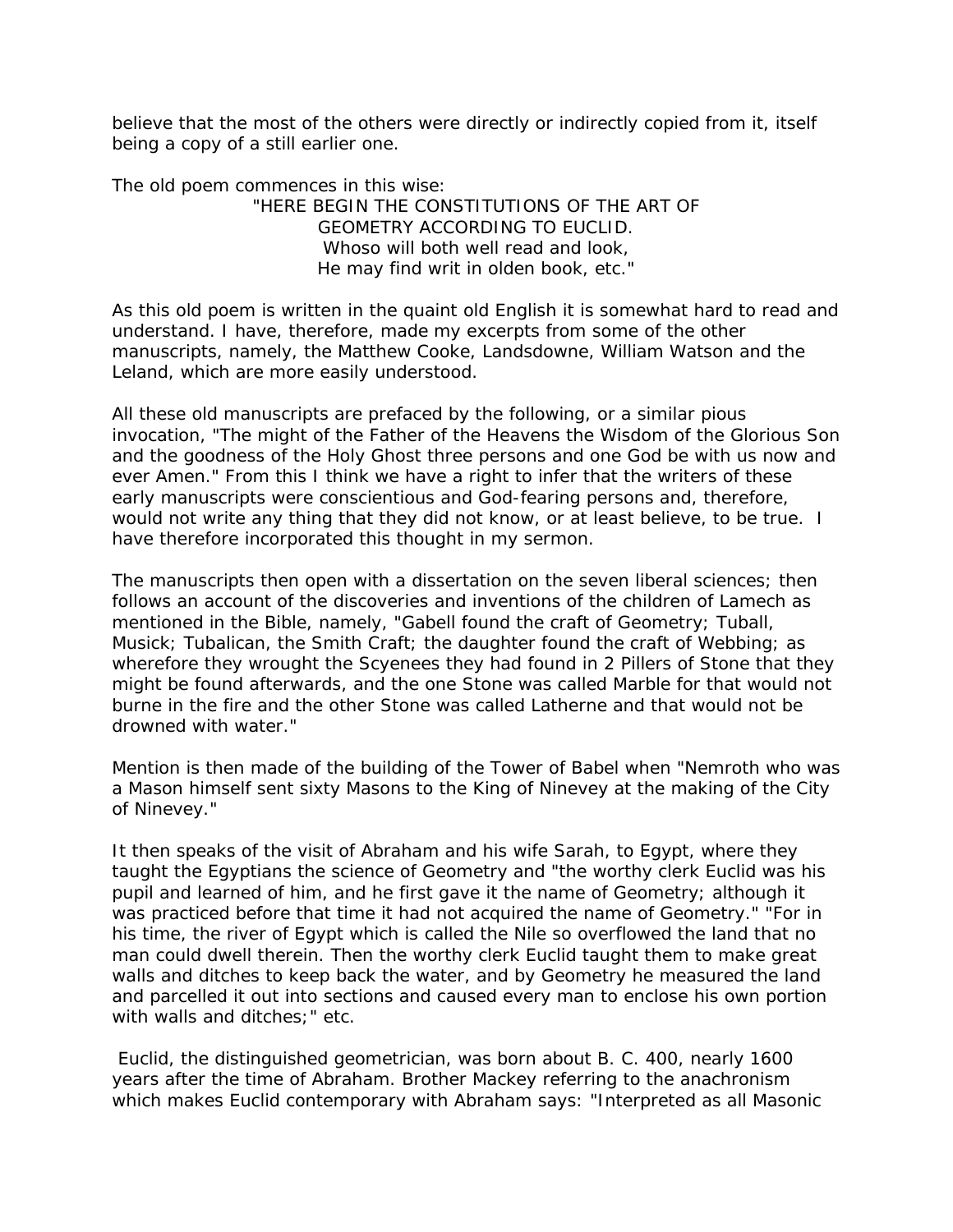legends should be interpreted, as merely intended to convey a Masonic truth in symbolic language, it loses its absurdity, and becomes invested with an importance that we should not otherwise attach to it."

Brother Rob. Morris inclined to the opinion that Euclid is but a substituted name for some great architect of far earlier date.

The writers then continue: "During the time that the children of Israel dwelt in Egypt they learned the craft of Masonry. And after they were driven out of Egypt they came into the promised land, which is now called Jerusalem, and they occupied that land and the charges were observed there."

They tell of the making of the Temple by Solomon, which will be referred to later.

We readily admit that it is hard to imagine or conceive that our Fraternity is descended from the personages so early mentioned in the world's history or that they can in any way be regarded as the founders of our Fraternity; but these old writers say they were and as they are believed to have been truthful and honest they are at least entitled to a respectful hearing.

To understand the full force and import of ancient writings one must take into consideration the time, place and circumstances under which they were written and not judge them by the environment under which we are living. It must be borne in mind that this was many, many centuries before the discovery of the art of printing and even centuries before art of writing was invented. This was not known in Abraham's day and perhaps but little known much before the time of Moses.

It is believed that the first five books of Moses ascribed to his authorship, were written from oral tradition aided by the inspiration of God and, therefore, that the only knowledge that the people had of the past was by tradition, handed down from generation to generation.

All nations of antiquity of whom we have any knowledge, whether barbarian or civilized, had their mysteries which were intimately associated with their religious worship; the Hebrews were no exception, they had their mysteries, or at least, they had secrets known to the few, excluded from the many.

Now it is reasonable to suppose that the discoveries and inventions by Lamech's family were not communicated to the people generally, but were only communicated to the faithful few, orally and esoterically.

There are certain personages prominently mentioned throughout the Bible who seem to be more favored of God than others and to whom He more particularly revealed His nature and attributes, and it is not unreasonable to suppose that this knowledge was withheld from the mass of the people, especially from the idolaters, of whom there were many at that time.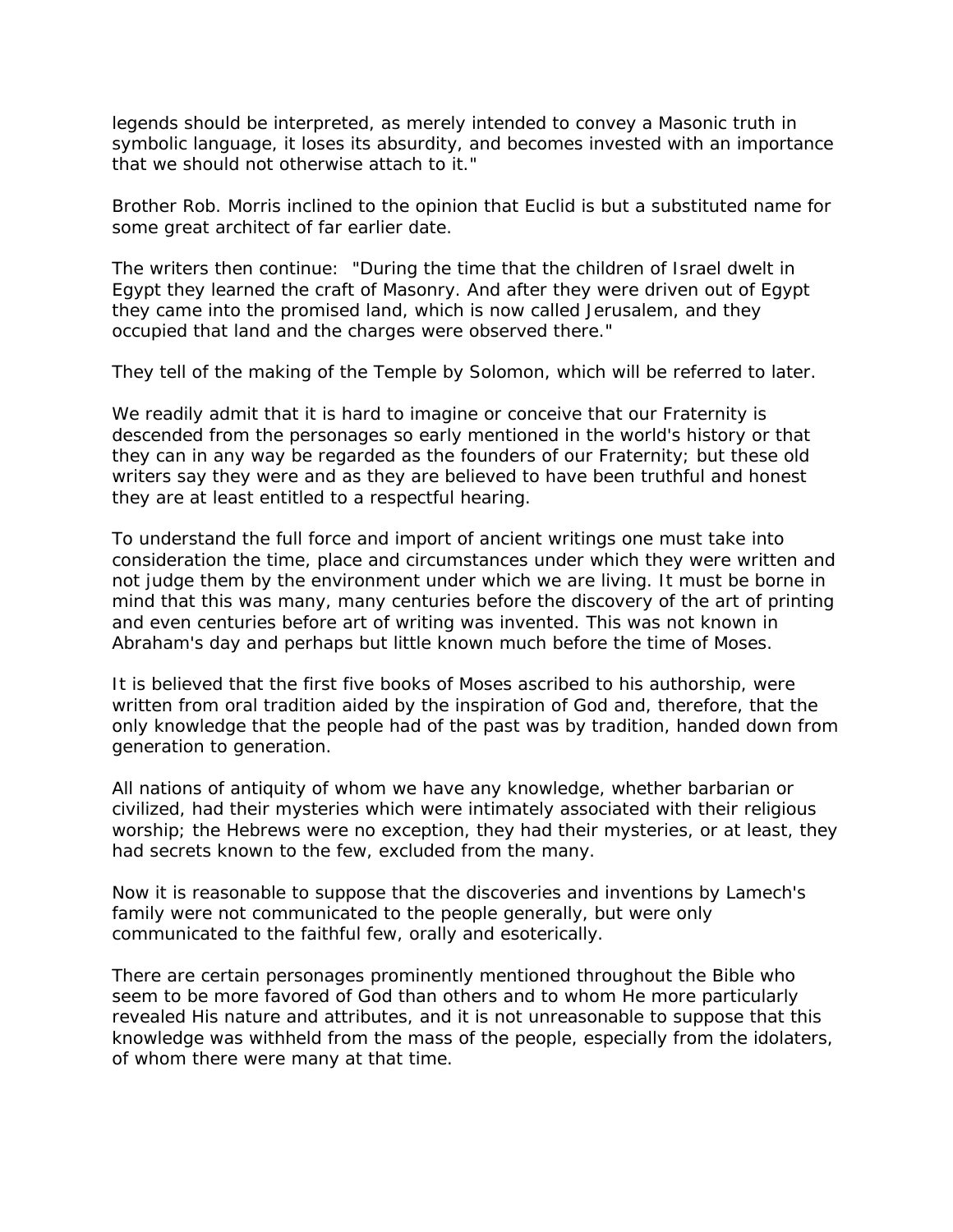Even Terah, Abraham's father, as well as other members of his household were idolaters. Thus, knowledge and information was communicated from generation to generation down to the time of Solomon.

The legend regarding Solomon is as follows:

"And after the decease of King David, then Reigned Solomon that was King David's Sonne and he performed out The Temple that his father had begun and he sent after masons into Diverse Countreys and into Diverse Lands and he gathered them together so that he had 24000 Workers of Stone and were all named Masons and he Chosed out of them 3000 and were all ordained to be Master Rulers and Governors of his Worke, and then was there a King of another Region which men called Iram and he loved well King Solloman and gave him Timber to his Work and he had a Sonne that was called a Man that was Master of Geometry, and was chiefe Master of all his Masonrie and of all his Graving Carving and all other Masonry that belonged to the Temple, this is Witnessed in the holy Bible (in Libra Regium quarto et Tertio) and this same Solloman Confirmed both the Charges and the Manners which his father had given."

And here I pause to say that I am a firm believer in the Solomonic origin of Masonry, or at least, I believe that the discoveries and inventions of these earlier people mentioned, especially of the art of building, were in the time of Solomon reduced to a system.

In the year of the world 3000 was begun that magnificient structure known as Solomon's Temple at Jerusalem, nearly seven years were consumed in its construction and when finished it was dedicated with imposing ceremonies in the presence of the whole people.

In the eloquent dedication prayer of Solomon he says: "Now it was in the heart of David my father to build a house for the name of the Lord God of Israel. But the Lord said to David my father, Forasmuch as it was in thine heart to build a house for my name, thou didst well in that it was in thine heart: Notwithstanding thou shalt not build the house; but thy son which shall come forth out of thy loins, he shall build the house for my name."

The plans and specifications to the most minute detail as well as those for the making of the holy vessels to be used in worship were delivered by God to Solomon.

Hiram, King of Tyre, took great interest in this noble work and rendered Solomon great assistance. He sent him men to hew cedar, fir and algum trees out of Lebanon, he also sent him a man named Huram "The son of a woman of the daughters of Dan, and his father was a man of Tyre, skillful to work in gold, and in silver, in brass, in iron, in stone, and in timber, in purple, in blue and in fine linen, and in crimson; also to grave any manner of graving, and to find out every device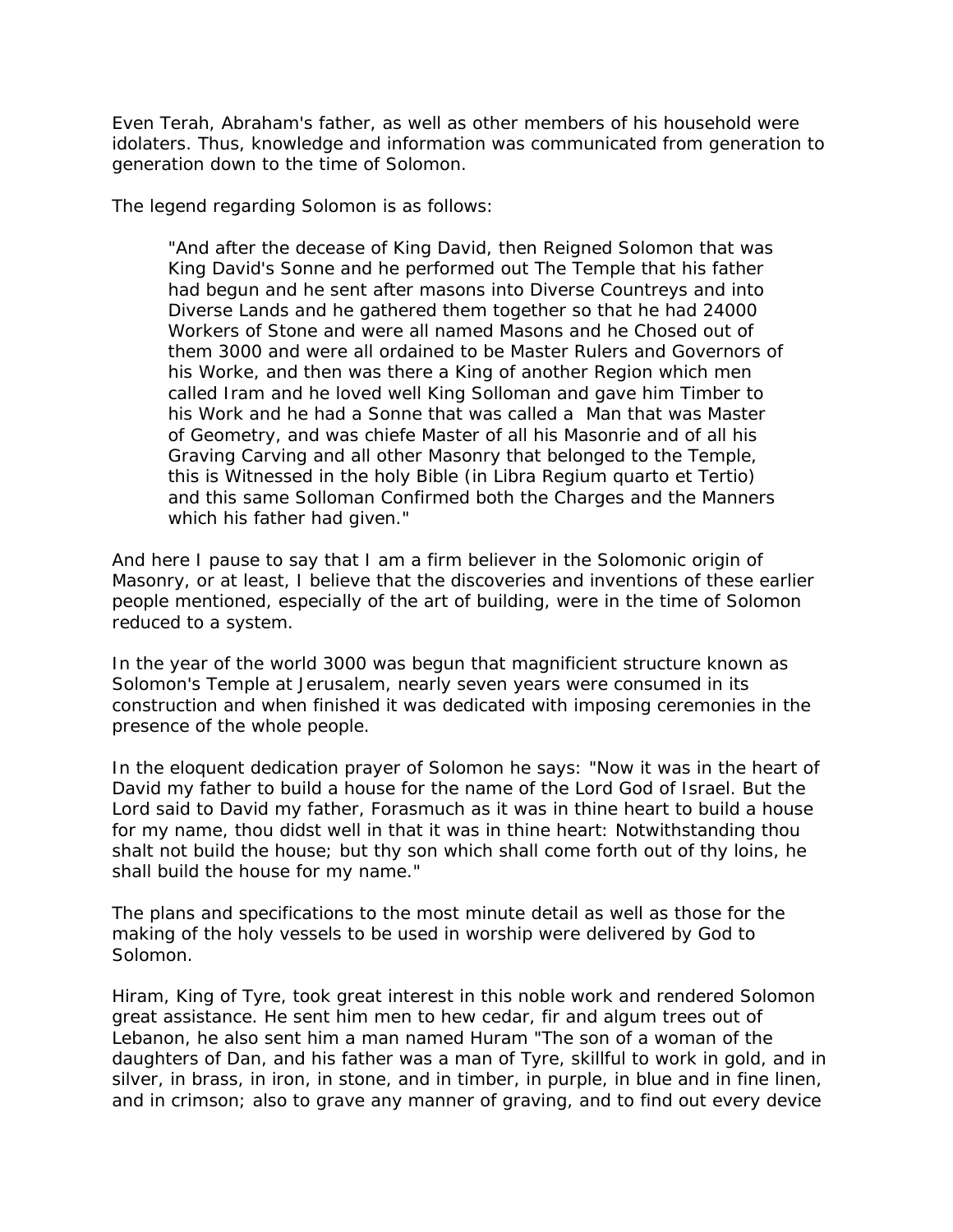which shall be put to him, with thy cunning man, and with the cunning men of my lord David thy father."

This Huram or Hiram, was the chief architect and general superintendent of the building. The important parts of the work were performed by him, namely the two famous pillars that were in the porch in the front of the Temple, and the pots and the shovels and the basins and other holy vessels, other parts of the work being performed by others instructed by him, as detailed in our ceremonial. Our legends as to the number of the people engaged in the construction of this building correspond with that given in the Scriptures namely: 70,000 to be bearers of burdens, 80,000 to be hewers in the mountains, and 3600 to be overseers. Now is it not reasonable to suppose that in so vast a number of operatives some system was introduced to prevent confusion and that the classes might be distinguished one from the other, and tokens adopted by which members of each class might be known to each other?

I am, at least I used to be, pretty familiar with the legends and traditions as well as the ritual and ceremonies of all the degrees known as ancient Masonry and I cannot recall any legend on which any one of the degrees is founded that could not have been an actuality.

If I were permitted I could make this perfectly clear, but if any brother will do as I have done, rehearse in his mind one by one our legends and then ask himself what is there in this that is unnatural or unreal, or that could not have transpired, he will find as I have done, that there is not a legend mentioned that could not have actually occurred. He will find that many of the details are perhaps exaggerated, introduced to round out and to make pointed the moral which they were intended to inculcate.

The Royal Arch degree is founded upon incidents and events transpiring immediately preceding the building of the second or Zerubbabel's Temple, 470 years after the destruction of Solomon's Temple. If the Royal Arch Mason will recall the incidents occurring to the Sojourners on their pilgrimage to Jerusalem and what occurred upon their arrival there he will see that there is nothing in them that could not have actually taken place.

Some of the other degrees of the Chapter as well as the beautiful degrees known as Cryptic Masonry are founded upon incidents occurring at the building of the first Temple. These are confirmed by passages that we find recorded in the Scriptures many centuries after the building of the Temple, as for instance: "The Stone which the builders refused is become the Head Stone of the Corner" and "To him that overcometh I will give to eat of the hidden manna and I will give him a white stone and in the stone a name written which no man knoweth saving he that receiveth it," and other degrees have confirmation in the fact of "Masons Marks" being found on foundation stones in many different parts of the world, facsimiles of many hundreds of which have been published in the Quatuor Coronati transactions.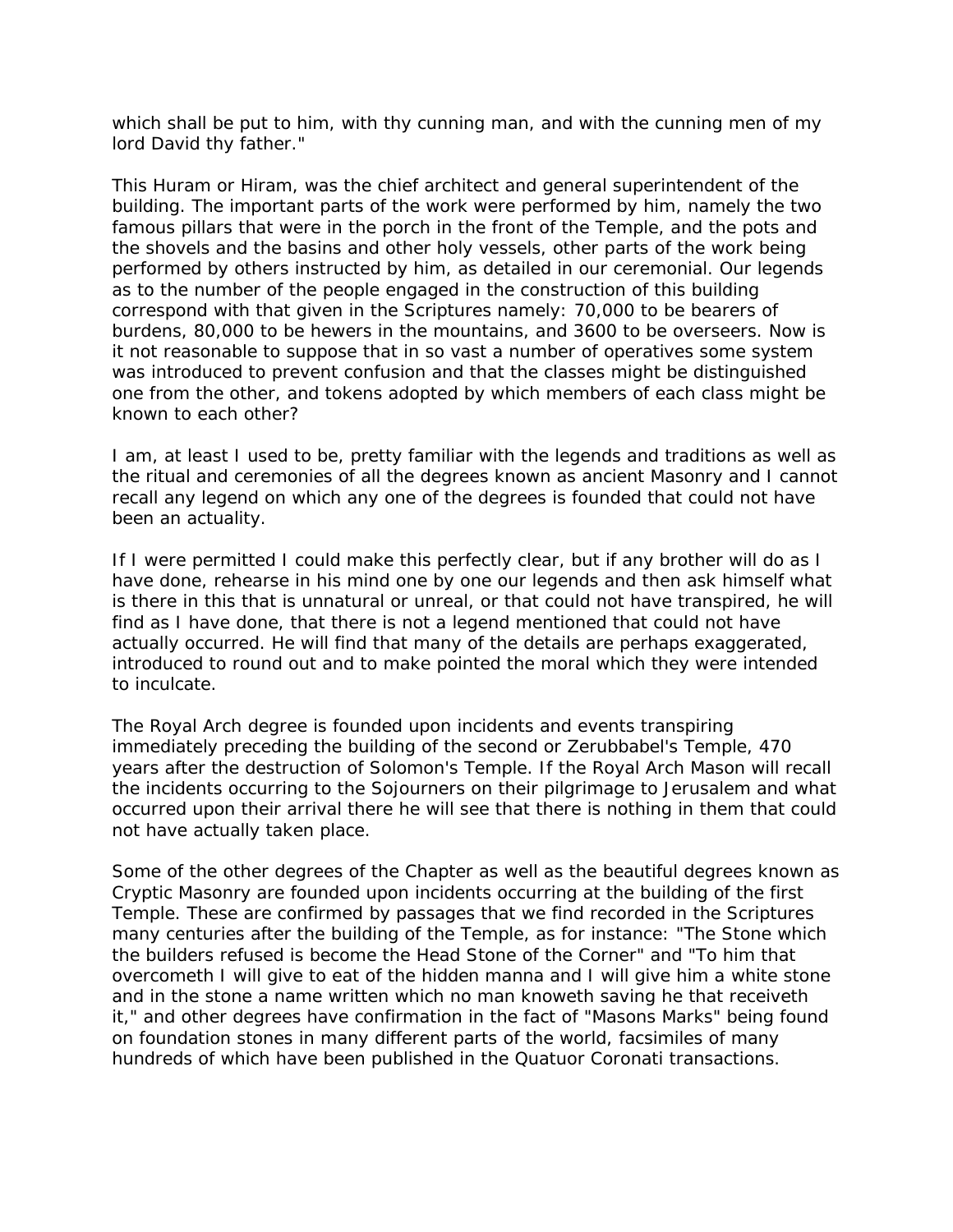The Leland manuscript thus refers to Pythagoras: "How comede ytt (Freemasonry) yn Englonde?

*Peter Gower*, a Grecian, journeyed for kunnynge yn Egypte and in Syria, and yn everyche londe whereat the Venetians hadde plauntedde Maconryne, and wynnynge entraunce yn al Lodges of Maconnes, he lerned muche, and retournendde and worked yn Grecia Magna wachsynge and becommynge a myghtye wysacre and gratelyche renounde, and here he framed a grate Lodge at Groton and maked many Maconnes, some whereoffedyd journeye yn Fraunce, and maked manye Maconnes wherefromme, yn process of tyme, the arte passed yn Engelonde."

Brother Mackey says that "Locke, the celebrated Antiquary, was puzzled with those strange names, Peter Gower, Groton, and the Venetians, but a little thinking taught him that the were only corruptions of Pythagoras, Crotona and the Phoenicians."

Pythagoras, an eminent geometrician, was born 586 B. C., at Samos. "He traveled through Egypt, Chaldea and Asia Minor and is said to have submitted to the initiations in those countries for the purpose of acquiring knowledge. On his return to Europe he established his celebrated school at Crotona, much resembling that subsequently adopted by the Freemasons. His scholars numbered 300 and were divided into Exoterics and Esoterics. The Exoteric scholars were those who attended public assemblies where general ethical instructions were delivered by the sage, but only the esoterics constituted the true school and these alone, Pythagoras called his companions and friends. Before admission to the privileges of this school, the previous life and character of the candidate were rigidly scrutinized, and in the preparatory initiation secrecy was enjoined by an oath, and he was made to submit to the severest trials of his fortitude and self command. "

"There were three degrees: the First, or Mathematici, being engaged in the study of the exact sciences; and the second, or Theoretici, in the knowledge of God, and the future state of man; but the third, or highest degree, was communicated only to the few whose intellects were capable of grasping the full fruition of the Pythagorean philosophy." This school after existing for 30 years was finally dissolved by the machinations of Kylo, a wealthy inhabitant of Crotona, who, having been refused admission, in revenge excited the citizens against it, when a lawless mob attacked the scholars, set fire to the building and dispersed the disciples, forty of them being burned to death. The school was never resumed; but after the death of the philosopher summaries of his doctrines were made by some of his disciples; still many of his symbols and his esoteric teachings have to this day remained uninterpreted and unexplained.

Pythagoras is regarded as having been the inventor of several problems, the most important of which is that now known as the 47th problem of Euclid; and it is not singular that the old Masons should have called Pythagoras their "ancient friend and brother," and should have dedicated to him one of their geometrical symbols, the 47th problem of Euclid; an epithet and a custom that have, by the force of habit, been retained in all the modern rituals.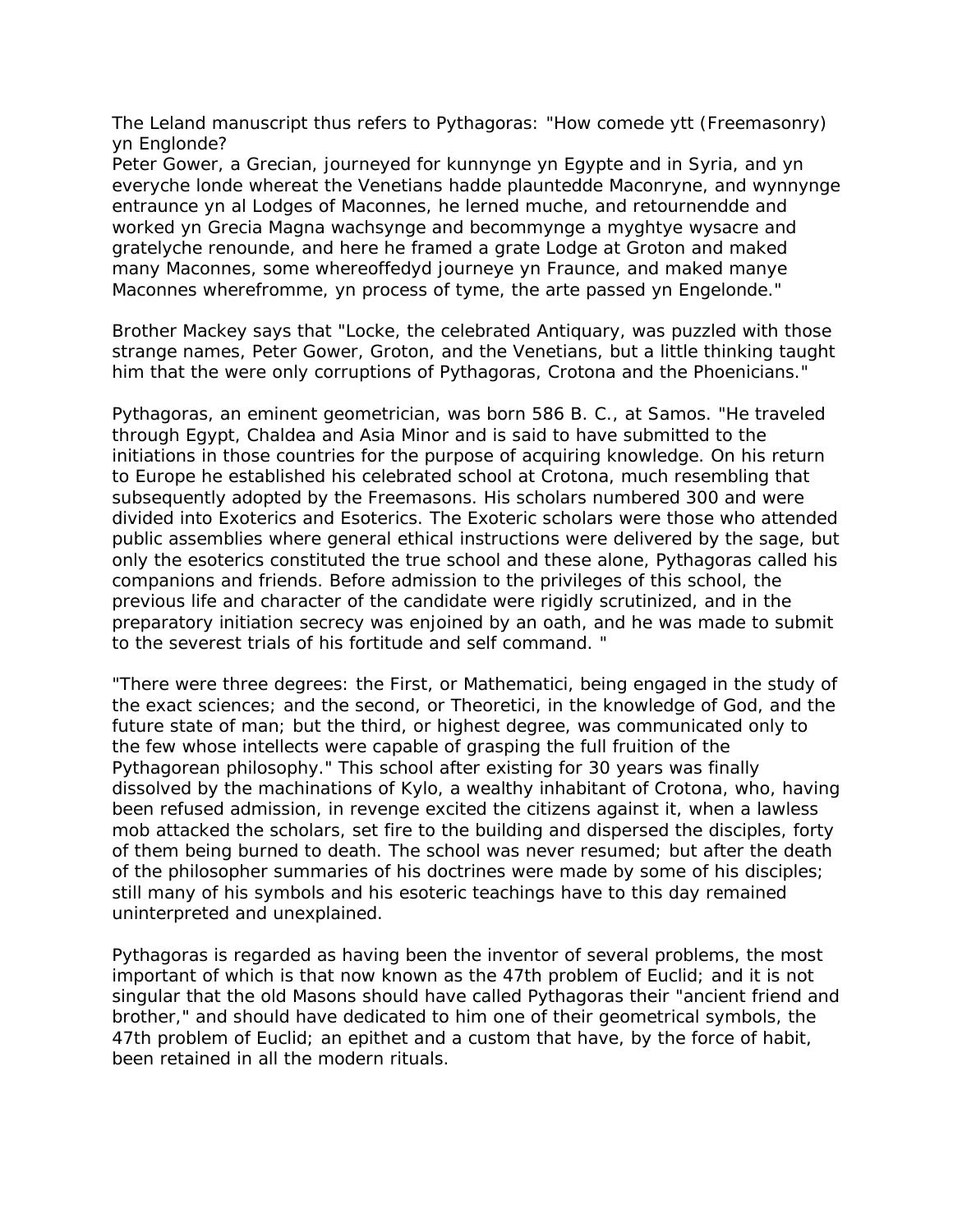There was at Rome during the life time of Pythagoras as well as of Euclid, what was known as the Roman Colleges of Artificers, founded by Numa Pompilius, the second king of Rome, in B. C. 700, the form and regulations of which bear a most striking analogy to that of our Fraternity of today.

"The first regulation, which was an indispensable one, was that no College could consist of less than three members." The Mason will readily see "the identity of this regulation of the Colleges and that of Freemasonry, which with equal rigor requires three Masons to constitute a Lodge."

These Colleges had officers corresponding to those of our Masonic Lodges. Each College was presided over by a chief, called a Magister, which is exactly translated by the English word Master. "The next officers were the Decuriones. They were analogous to the Masonic Wardens, for each Decurio presided over a section or division of the College, just as in the most ancient English and in the present Continental Ritual we find the Lodge divided into two sections or columns over each of which one of the Wardens presides."

There were also officers corresponding to the secretary, treasurer and chaplain of our Masonic Lodges.

Another analogy is found in the distribution of classes; as the Masons have their Master Masons, Fellow Crafts and their Apprentices, so these Colleges had their Seniores or chief men of the trade and their journeymen and apprentices.

"These Colleges held secret meetings, in which the business transacted consisted of the initiation of the neophytes into their Fraternity; and of mystical and esoteric instructions to their apprentices and journeymen. They were, in this respect, secret societies like the Masonic Lodges."

There were many other striking analogies between these Roman Colleges and our Fraternity which time will, not permit me to enlarge upon.

They were invested by the government with extraordinary powers in reference to the control of builders.

These Colleges of Builders accompanied the Roman legions in their conquests of other nations and it was thus in the early part of the Christian era that they invaded and subjugated Britain. They established Roman civilization on the fields of Roman conquest. They ceased to build Pagan Temples. They began to rear Christian churches. They immediately set about the construction of bridges and the founding of towns and cities, the most notable of which was the ancient city of York; and it was thus that Freemasonry was introduced into the British Isles.

The earliest mention of Masonry in England in these old manuscripts was in the time of St. Alban in the third century, the legend of which is as follows:

 "Amphabell came out of France into England and he brought St. Albane into Christendone and made him a Christian man and he brought with him the charges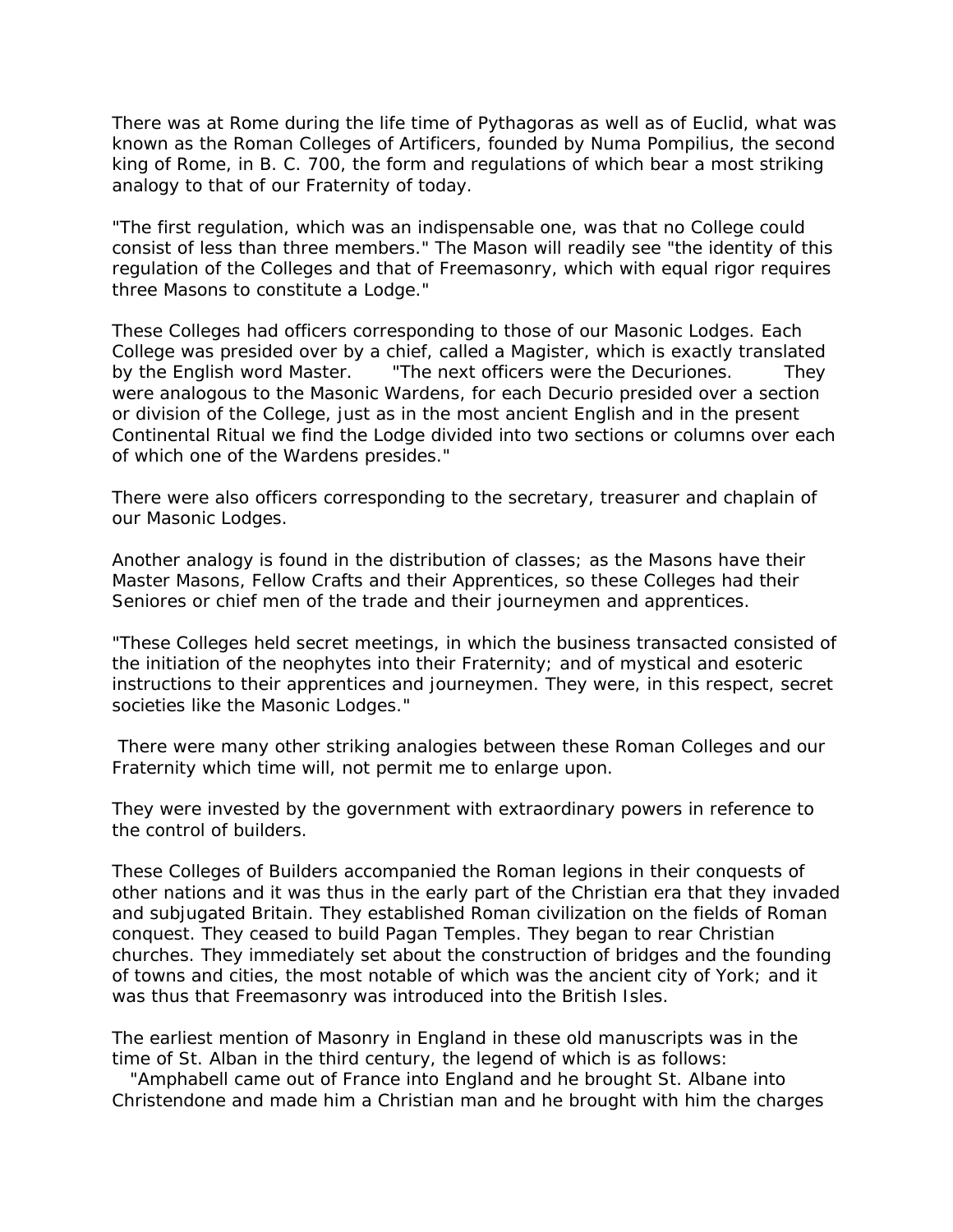of Masons as they were in France and other Lands, and in that time the King of the Land was a Panem dwelled there as St. Albans is now and he had many Masons working on the Towne walls, and at that time St. Allane was the Kings Steward pay master and Governor of the Kings worke and loved well Masons and cherished them well and made them good pay for a Mason took but a penny a day and meat and drink, and St. Albone got of the King that every Mason should have XXXd a week and iiid for their non finding and he got them charges and manners as St. Amphabell had taught him, and they do but a little differ from the charges that be used now at this time and soe these charges and manners were used many years, and afterwards they were almost near hand lost *bargarie ware* until the time of King Ethelstone which said King Ethelstone and the same Edwine loved well Geometry and applied himselfe busily in learning that science and also he desired to have the practice thereof wherefore he called unto him of the best Masons that were in the Realme for he knew well that they had the practice of Geometry best of any craft in the Realme and he learned of them Masonry and cherished and loved them well and he took upon him the charges and learned the manners, and afterwards for the love that he had unto the craft, and for the good grounding that it was found in he purchased a free charter of the King his father that they should have such freedom to have correction within themselves and that they might have communication together to correct such things as were amiss within themselves, and they made a great Congregation of Masons to assemble together at Yorke (926) where he was himselfe, and let call the old Masons of the Realme to that congregation, and commanded them to bring to him all the writings of the old books of the craft that they had, out of which books they contrived the charges by the divise of the wisest Masons that there were, and commanded that these charges might be kept and holden and he ordained that such congregation might be called assembly, and he ordained for them good pay that they might live honestly the which charges I will hereafter declare, and this was the craft of Masonry there grounded and considered, In England right worshipful masters and fellows that been of divers Semblies and congregations with the consent of the Lords of this Realme hath ordained and made charges by their best advise that all manner of men that shall be made and allowed Masons, must be sworne upon a booke to keep the same in all that they may to the uttermost of their power, and also, they have ordained that when any fellow shall be received and allowed that these charges might be read unto him, and he to take his charges, and these charges have been seen and perused by our late Soveraigne Lord King Henry the sixth and the Lords of the Honorable Councell, and they have allowed them well and said they were right good and reasonable to be holden and these charges have been drawne and gathered out of divers ancient books both of the old Law and new Law as they were confirmed and made in Egypt by the King and by the great clerk Euclid and at the making of Solomons Temple "by King David and by Salom his son and in France by Charles King of France and in England by St. Albon that was the steward to the King that was at that time, and afterward by King Ethelstone that was king of England, and by his son Edwin that was King after his father as it is rehearsed in many and divers histories and stories and Chapters and ensueth as the charges following particularly and severally."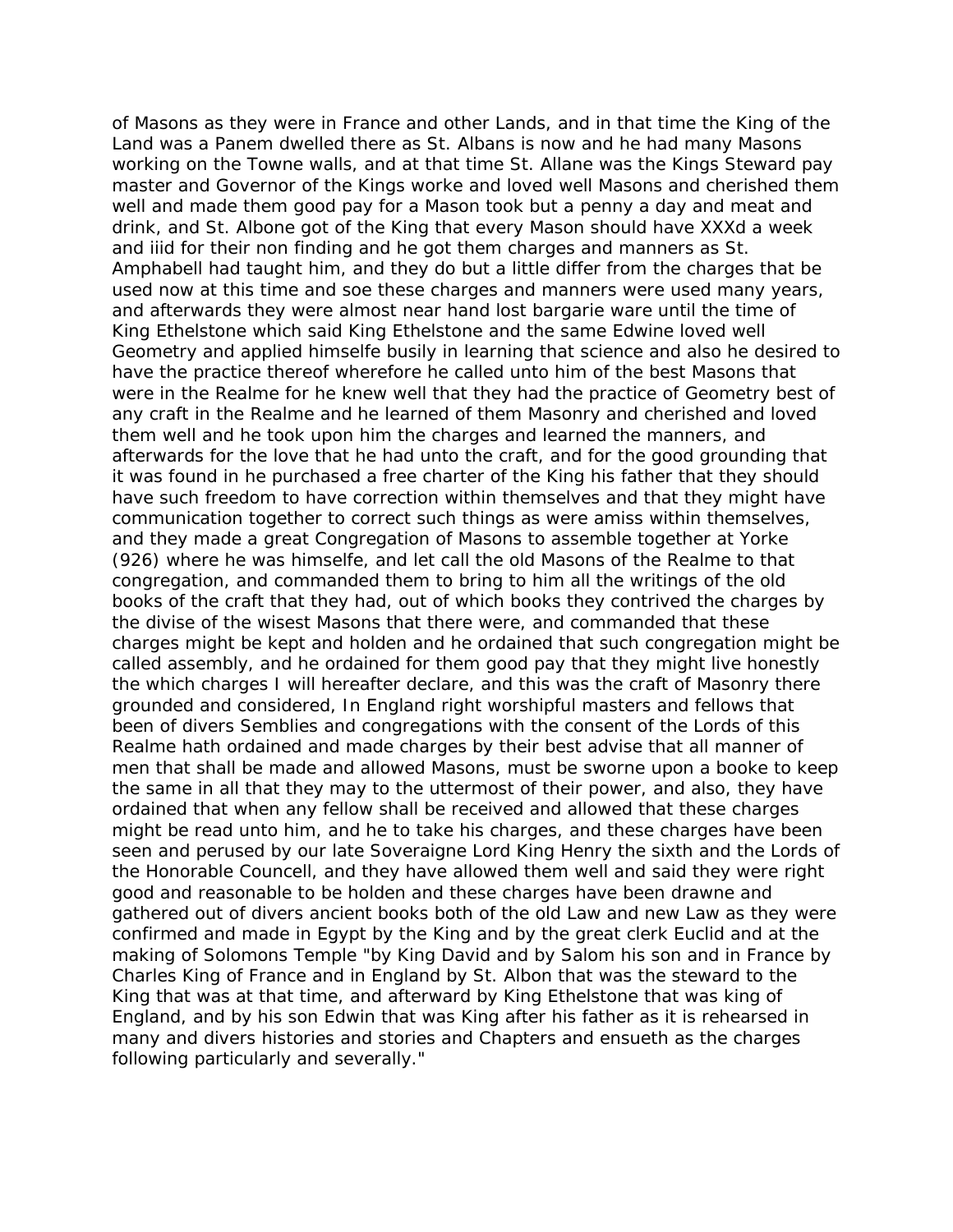The account of the convocation and assembly at York in 926 was regarded as authentic history by Anderson, Preston and Oliver and by almost all succeeding writers in England as well as in other countries until about fifty years ago, but in these latter days the iconoclasts have rejected them all as myths, because, forsooth, no mention is made of such an assembly in any contemporary publications.

Should not these persons remember the story of Pliny and the buried cities of Pompeii and Herculaneum?

I believe as firmly, that about the time mentioned, 926, such a general assembly of Masons was held at York, as I do that there was an assembly of Masons held at the "Goose and Gridiron" in London in 1717, that organized the Grand Lodge of England. The motive for both was the same, namely the revival of Masonry and the collection of the old regulations of the Fraternity.

Can anyone conceive of a motive that could have induced these old writers to have invented such a story?

The history in all these early manuscripts ends with an account of the general assembly held at York in 926, with the charges, numbering 23, upon which the ancient charges adopted by the Grand Lodge in 1717 are formulated. That the history ends with this assemblage held at York would lead to the supposition that the original manuscript was compiled about that time and it is possible therefore, that the compiler may have seen the original record of the proceedings of the assembly. The history is continued by Anderson and brought down to the year 1738 in which he published his second *Book of Constitutions*, and this presumably is compiled from authentic records and writings.

As stated all the important personages mentioned by Anderson in his history are styled Grand Masters, which is an interpolation of the old MSS. Undoubtedly, the personages mentioned were chiefs, leaders and instructors of the people among whom they dwelt and therefore, the term Grand Masters, as applied to them by Anderson is not after all so absurd as one might think at first blush.

#### DEDUCTIONS AND CONCLUSIONS

In the opening of this paper it was stated that in 1723, a very learned and distinguished brother, Rev. James Anderson, published his *Book of Constitutions* containing what purported to be a full and complete history of the Fraternity from the earliest times, much of which is regarded as too fabulous to be considered as veritable history. It will be observed by the brethren who have done me the honor to follow me in my meditations that my object has been to show that perhaps, there might be some germs of truth, or foundation in fact, for at least some of his statements, and for that purpose I have analysed and quoted from the facsimiles of the original manuscripts and the writings from which evidently the learned brother compiled much of his history, and have given my deductions and conclusions.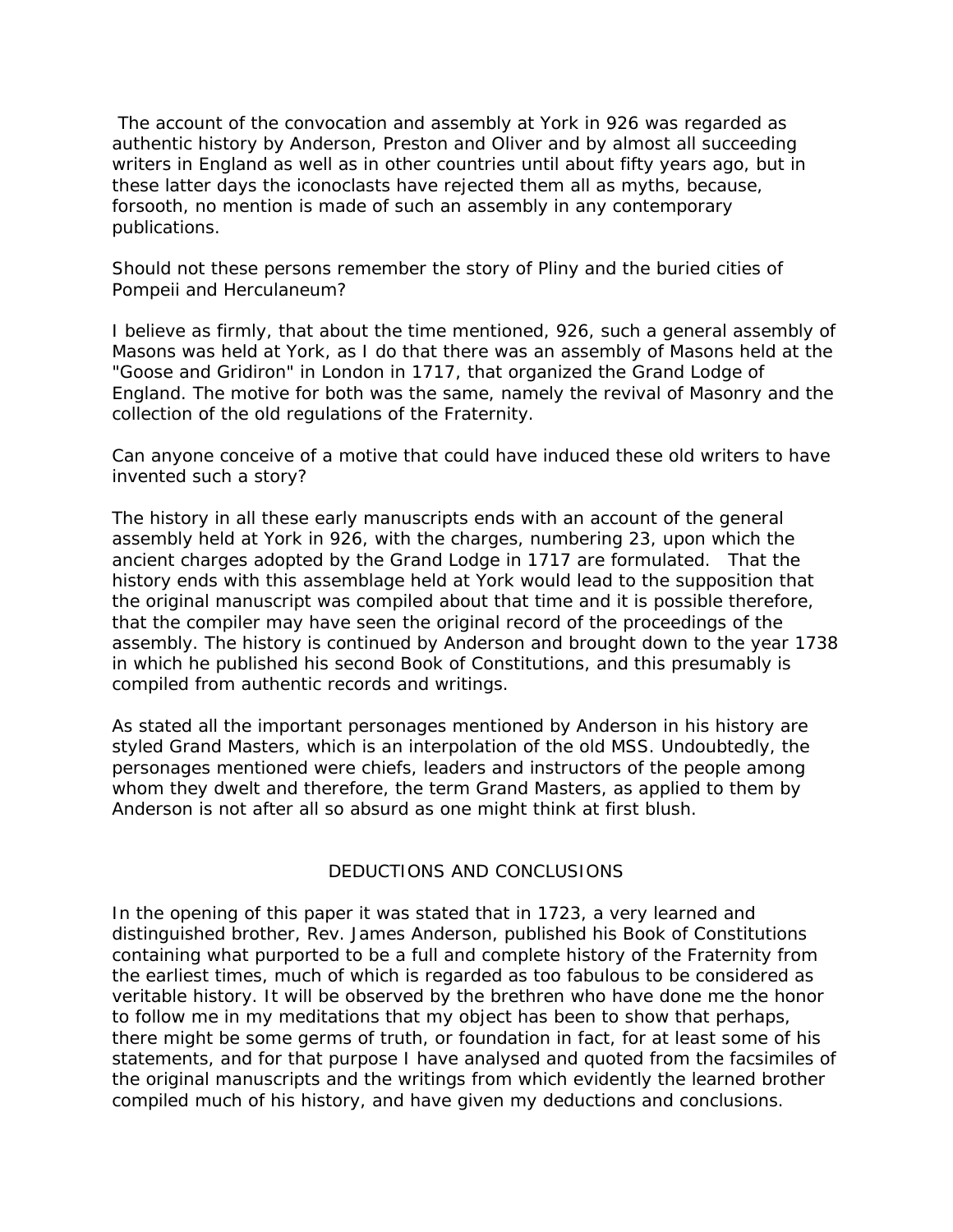It will be noticed that I expressed my belief in the Solomonic origin of Freemasonry and then gave the reason for the faith that is within me. I also dwelt at some length upon the reference made in these old writings to the connection of the distinguished philosophers, Pythagoras and Euclid, with our Fraternity, regarding whom I will add a few reflections.

The second or what is known as Zerubbabel's Temple was begun B. C. 735, at which time Pythagoras was about thirty five years old, and he, as the encyclopedias inform us, was a great traveler as well as a great seeker after knowledge. Now is it a very great stretch of credulity to believe that Pythagoras may have visited Jerusalem during the construction of that Temple and acquired the *esoterics* known to the builders at that time as he did those of Egypt and other countries? This will give reasonable ground for the ancient writers of the manuscripts to connect his name with our Fraternity.

It must be borne in mind that these ancient writers had access to MSS. and writings which are not accessible to us. During the fifteenth century it is said the accumulation of old writings and MSS. was so great that they were used by the bakers in heating their ovens, the possession of which would make clear to us much that is now obscure.

It is quite certain that the Egyptians were familiar with some of our legends. I have seen an old engraving taken from the Egyptian hieroglyphics upon which is delineated three figures. The first represents a man standing on a platform of *three steps*, on his head is an antique *covering*, before him lies the body of a man, beside whom is a lion crouching on his haunches, in his left paw he holds a ball or sphere surmounted by a cross, the emblem of supreme authority, his right paw being extended towards the prostrate man.

We referred to the Colleges of Builders established at Rome, B. C. 715, and it is reasonable to suppose that Pythagoras as well as Euclid, who was also a great seeker after knowledge, was perfectly familiar with the organization, rules and regulations, as well as the esoterics practiced by that organization. Men of their calibre would leave no stone unturned to acquaint themselves with the progress and inventions of the age in which they lived.

Reference is then made to the great similarity between the Roman Colleges of Artificers and our Fraternity and here I think, we have reached safe ground upon which all may stand.

 Krause, whom Mackey terms one of the most learned and laborious Masons of Germany, in his great history published in 1811, advances the doctrine "that the Fraternity as it now exists is indebted for all its characteristics religious and social, political and professional, its interior organization, its modes of thought and action, and its very design and object, to the Roman Colleges of Artificers, passing with but little characteristic changes through the `Architectural Gilds' of the Middle Ages up to the English organization of the year 1717;" so that he claims an almost absolute identity between the Roman Colleges of Numa, seven hundred years before Christ,